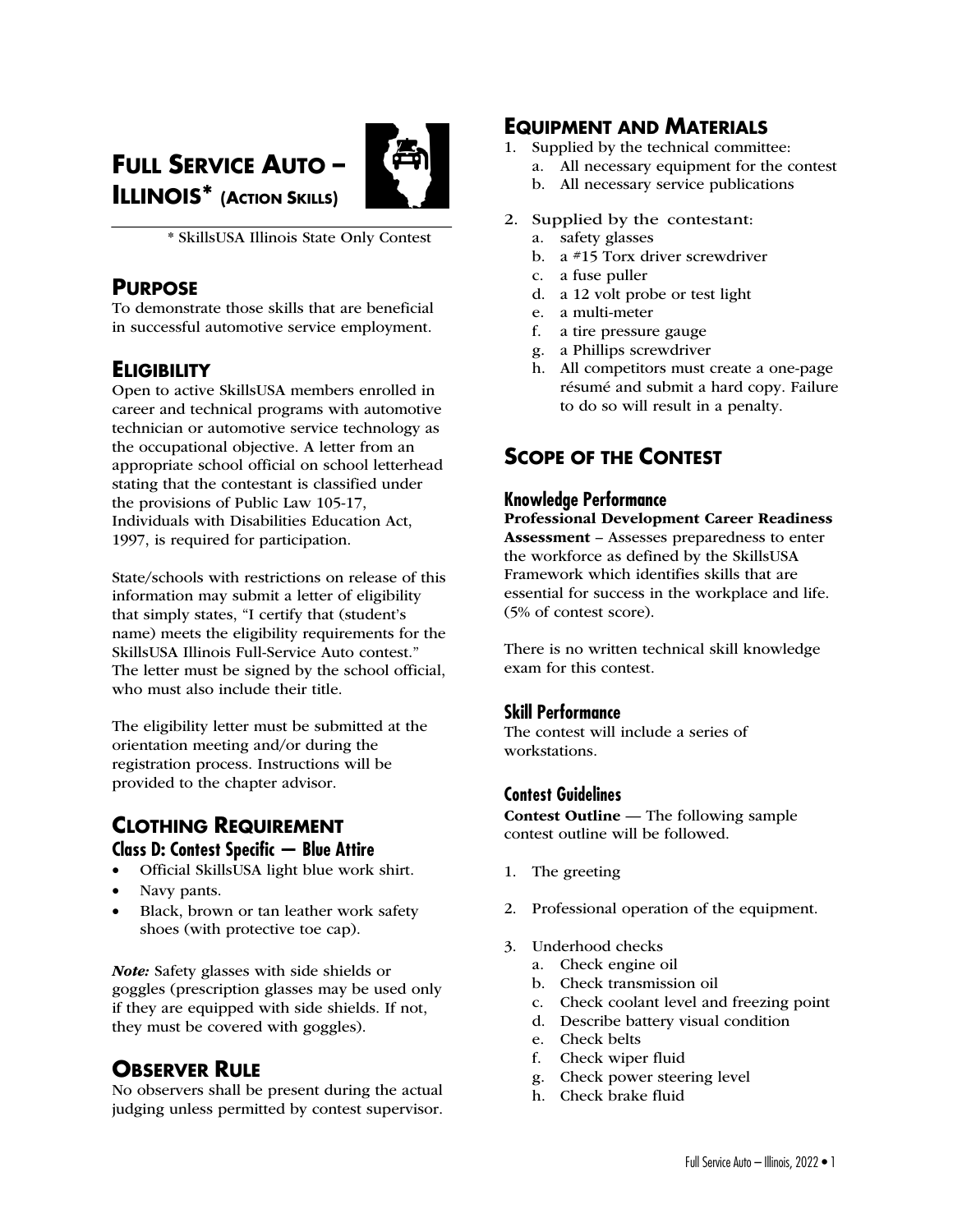#### 4. Minor repairs

- a. Change headlight and/or taillight bulb
- b. Replace wiper blades and fill washer fluid
- c. Check and replace fuses
- d. Determine battery condition with a voltmeter
- e. Remove and replace a wheel/tire on a vehicle
- f. Evaluate tire condition and wear problems
- 5. Technical information
	- a. Locate general auto specs
	- b. Locate service procedures
	- c. Find part numbers
	- d. Identify common automotive hand tools

### **Standards and Competencies**

- FSA 1.0 Tire Changing
- FSA 2.0 Electrical Area
- FSA 3.0 Underhood Area
- FSA 4.0 Lighting Area
- FSA 5.0 Wiper and Tire Condition Area
- FSA 6.0 Technical Information
- FSA 7.0 Tool Identification
- FSA 8.0 SkillsUSA Framework
- 8.1 Demonstrate mastery of the essential elements outlined within the SkillsUSA Framework.



### **Committee Identified Academic Skills**

The technical committee has identified that the following academic skills are embedded in this contest.

Math Skills

- Use fractions to solve practical problems
- Use proportions and ratios to solve practical problems
- Use scientific notation
- Solve practical problems involving percent's
- Measure angles
- Find surface area and perimeter of twodimensional objects
- Find volume and surface area of threedimensional objects
- Apply transformations (rotate or turn, reflect or flip, translate or slide and dilate or scale) to geometric figures
- Solve problems using proportions, formulas and functions
- Use laws of exponents to perform operations

#### Science Skills

- Use the knowledge of potential and kinetic energy
- Use the knowledge of mechanical, chemical and electrical energy
- Use the knowledge of temperature scales, heat and heat transfer
- Use the knowledge of principles of electricity and magnetism
- Use the knowledge of static electricity, current electricity and circuits
- Use the knowledge of magnetic fields and electromagnets
- Use the knowledge of motors and generators